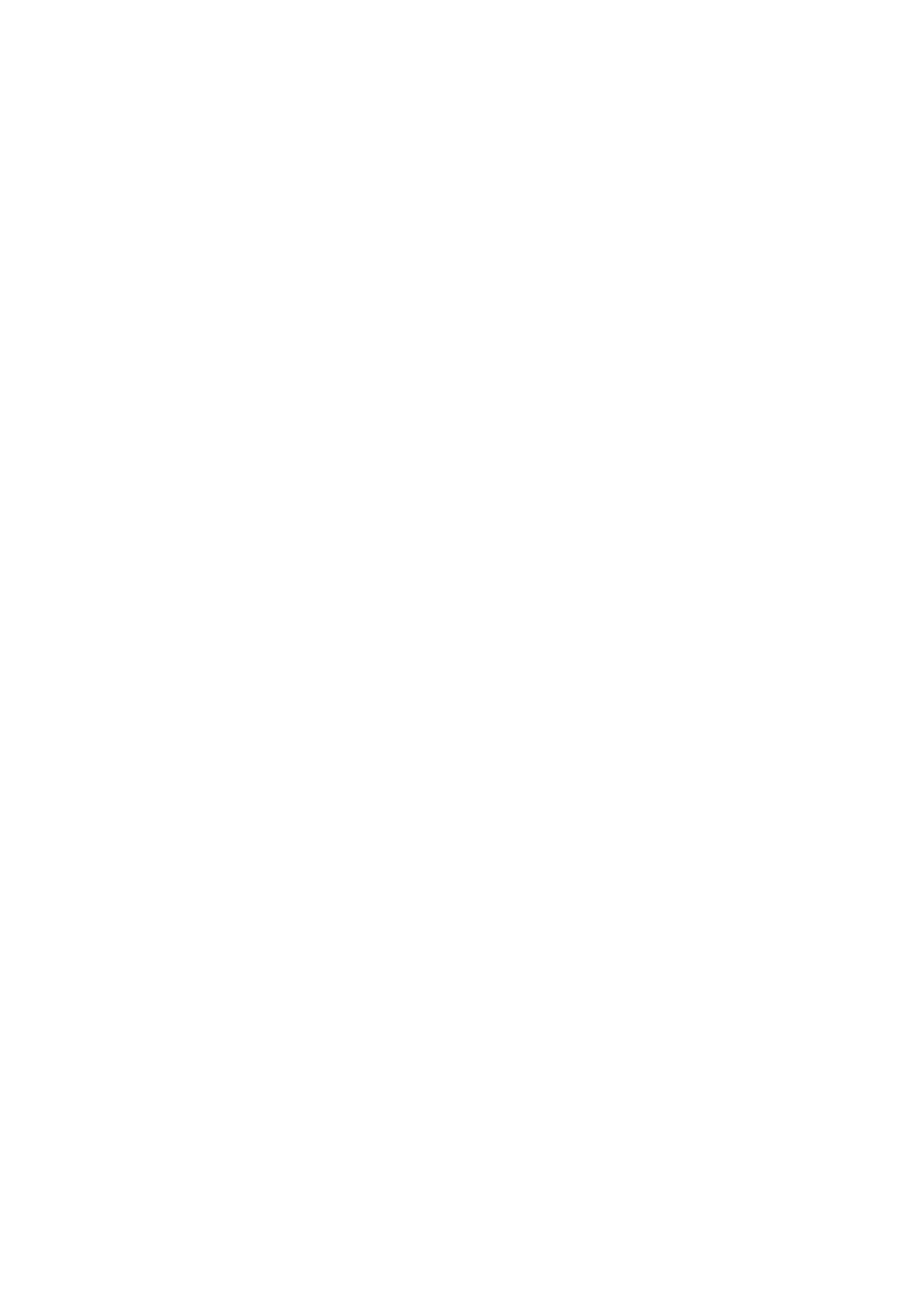

# **The Government's Response to the Transport Select Committee's Report,** *Road Pricing: The Next Steps*

Presented to Parliament by the Secretary of State for Transport by Command of Her Majesty July 2005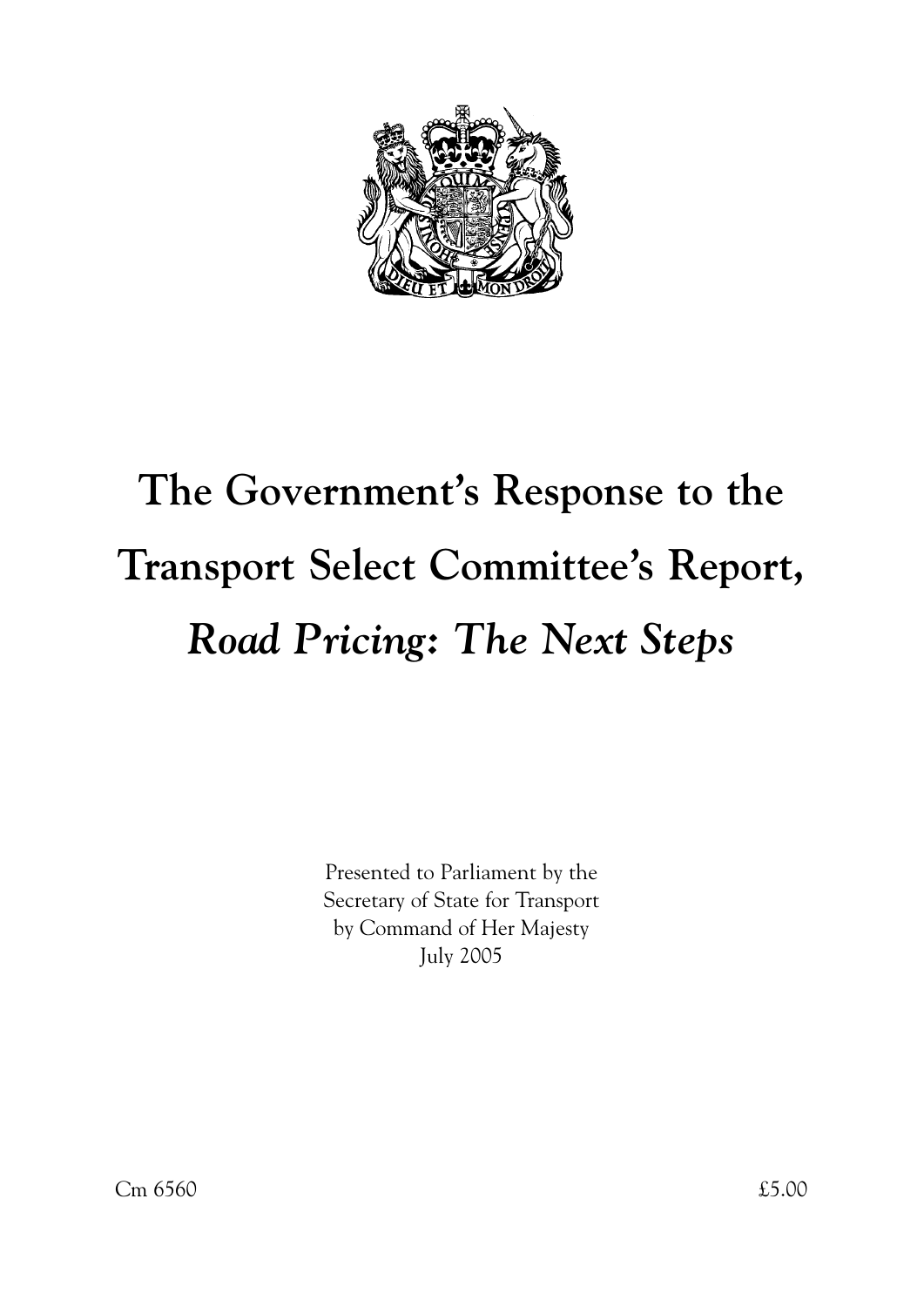#### **© Crown Copyright 2005**

The text in this document (excluding the Royal Arms and departmental logos) may be reproduced free of charge in any format or medium providing that it is reproduced accurately and not used in a misleading context. The material must be acknowledged as Crown copyright and the title of the document specified.

Any enquiries relating to the copyright in this document should be addressed to The Licensing Division, HMSO, St Clements House, 2-16 Colegate, Norwich NR3 1BQ. Fax: 01603 723000 or e-mail: licensing@cabinet-office.x.gsi.gov.uk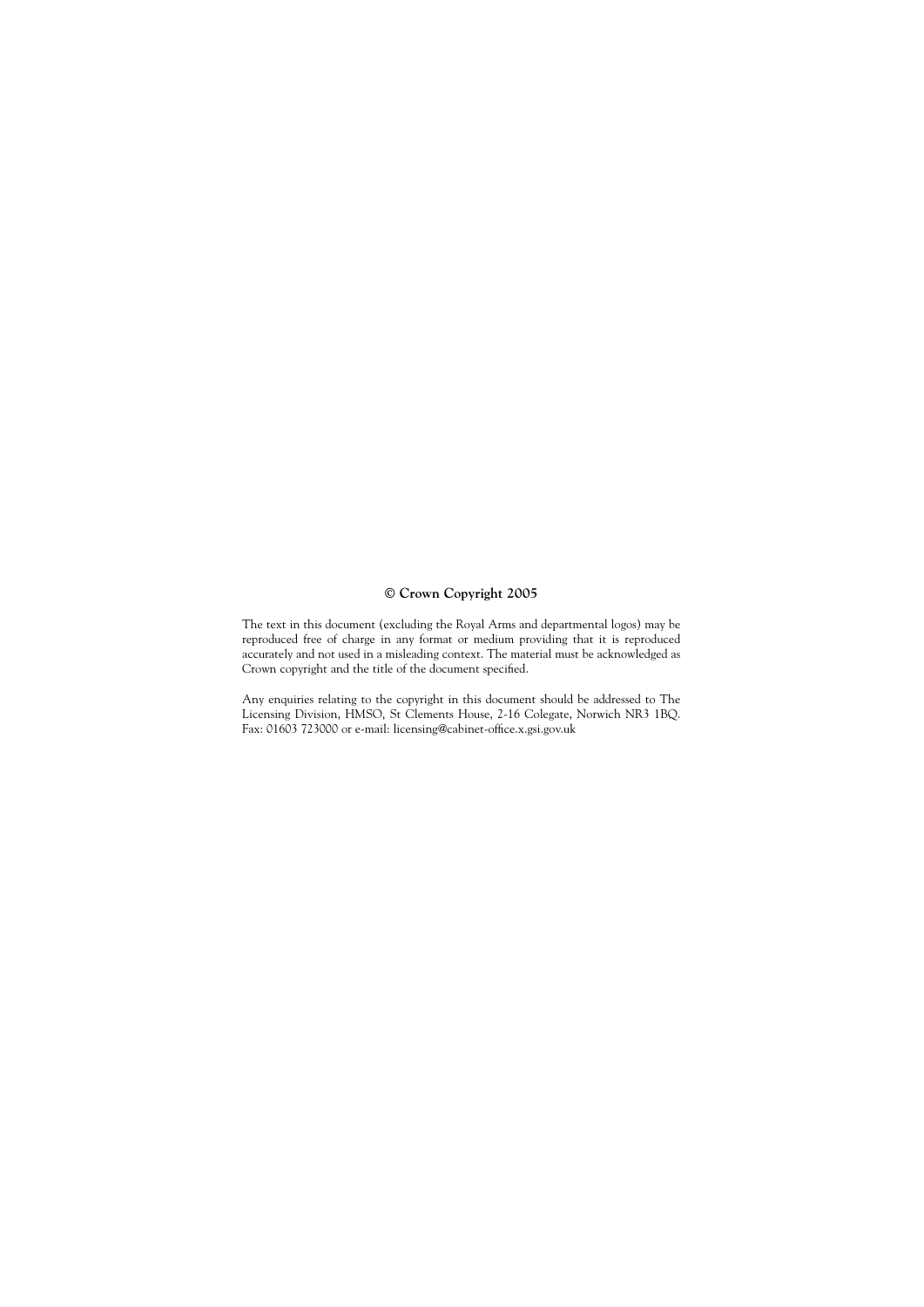## **THE GOVERNMENT'S RESPONSE TO THE TRANSPORT SELECT COMMITTEE'S REPORT,** *ROAD PRICING: THE NEXT STEPS*

# **INTRODUCTION**

The Transport Select Committee issued its report, *Road Pricing: The Next Steps* on 24 March 2005 in which it makes twenty-one recommendations. The Government's response to each of the Committee's recommendations is set out below.

## **Congestion**

**1. We are pleased to see that the Government is working towards a more meaningful measure of congestion. What we urgently need is a proper evaluation of the costs of congestion and an understanding of the impact congestion has on the UK economy. Until the scale of the problem is properly understood, it will be impossible to gauge what constitutes an appropriate, and cost-effective response. The costs of a road pricing scheme will need to be balanced against a proper estimation of the costs that congestion imposes and its impact on the UK economy. (Paragraph 9)** 

The Government recognises the importance of further research to increase understanding of the full impact of congestion, and is taking forward a research programme to look into this area. The concerns of the Committee will be taken into account.

The Government takes a balanced, cost effective approach to congestion through the process of appraising proposals for new roads and other policies aimed at reducing congestion. The benefits of the scheme, in terms of the projected reductions in time spent by drivers in congestion, are compared with the costs. This establishes whether the overall impact on the economy will be beneficial.

The Government agrees that potential road pricing schemes will also require a thorough assessment of the costs and benefits.

# **The potential of road pricing**

**2. We welcome the Government's willingness to lead a debate on road pricing. We recognise that the way in which people pay for road use, and the cost of private road transport, are emotive issues which court controversy. The Government has been bold in stating that we must face up to the potential threat of growing congestion. (Paragraph 14)** 

The Government welcomes the Committee's support of its work to lead the debate on road pricing. It is vital that we plan ahead for the problems we know we will face in the future, and we have started a public debate and are working to build a political consensus as part of that.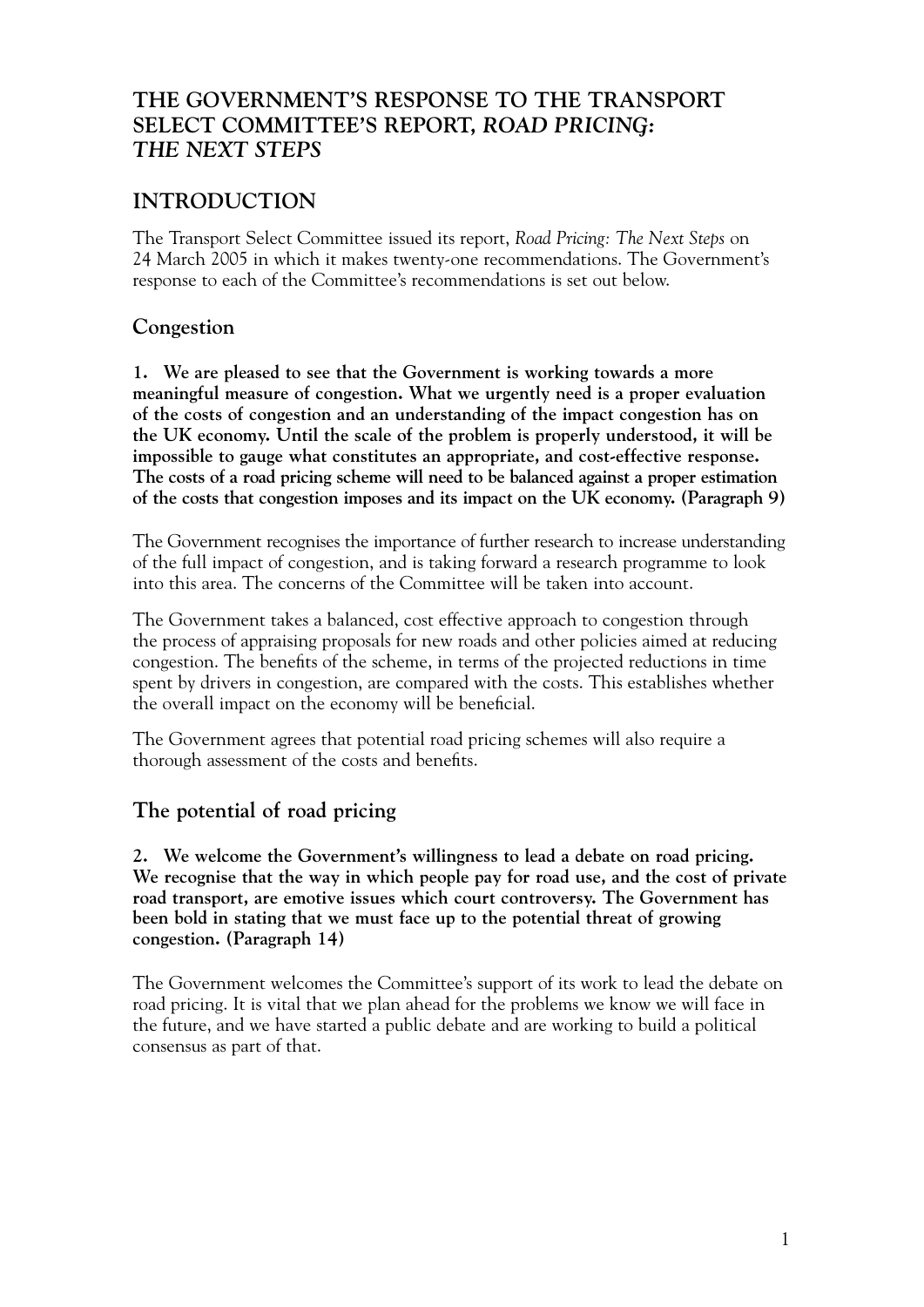**3. A national road pricing system provides an opportunity for a wholesale change in the way we pay for road use. If road pricing were to be introduced, the opportunity to ensure that the price of road transport meets the costs it imposes must be taken. The Government must set out the objectives of road pricing. These should include the Department's broader targets to reduce congestion, road death and injury and climate change emissions. However, before the Government commits itself to implementing national road pricing, there must be evidence to show that the scheme would be effective, fair and value for money. (Paragraph 18)** 

The starting point for any road pricing scheme is to reflect better to motorists the costs of the driving they do. This is not about whether motorists pay more overall, but about a system which allows the amount paid to vary according to factors such as location, time of day and vehicle type.

There are many different forms that national road pricing could take in our country. The Government is committed to undertaking the work needed in order to make choices about whether road pricing would be beneficial, and in what form, taking account of effectiveness, fairness, value for money and other relevant factors.

**4. There are strong arguments behind introducing road pricing on a revenue raising, rather than a revenue neutral, approach, if a national system were to be implemented. A revenue raising approach would increase the likelihood of road pricing meeting two important priorities in the Government's transport strategy: reducing congestion and the transport sector's contribution to climate change. It is unlikely that the revenue from road pricing would be able to fully cover the costs of operating the scheme, improving public transport, reducing the cost of driving, and funding local economic regeneration. Road pricing must not be sold to the public on an unworkable promise of how much money will be available to be spent, and to what end. The Government must prioritise investment in the complementary measures – including public transport, traffic management programmes, and road improvements – that will help ensure road pricing is a success. (Paragraph 24)** 

The Government notes the Committee's views on the use of revenues from any potential road pricing scheme and, while decisions on such issues are clearly for the future, the Government recognises the need to promote an informed public debate on the issues. The Government agrees that, were a system of national road pricing to be introduced, it would be necessary to consider any scheme design in the context of the wider environmental objectives, together with the wider economic and social conditions and the costs of implementing national road pricing. As the Future of Transport White Paper set out, there are competing potential uses of the revenues, including reducing existing motoring taxes, to reduce other taxes, to fund additional spending on road capacity, public transport and other public spending or for a combination of the three.

Over the 2004 Spending Review period Local Authority funding for Local Transport Plans is expected to be nearly £5bn; this shows the Government's commitment to investment in complementary measures.

**5. In order to decide whether a national road pricing system would be acceptable, the public would need to know who would set the charges at a national and local level. Transparency and accountability would be paramount. The Committee has not been impressed by the role of many independent regulators in the transport sector, and remains to be convinced that an independent regulator would provide adequate accountability to the public. (Paragraph 27)**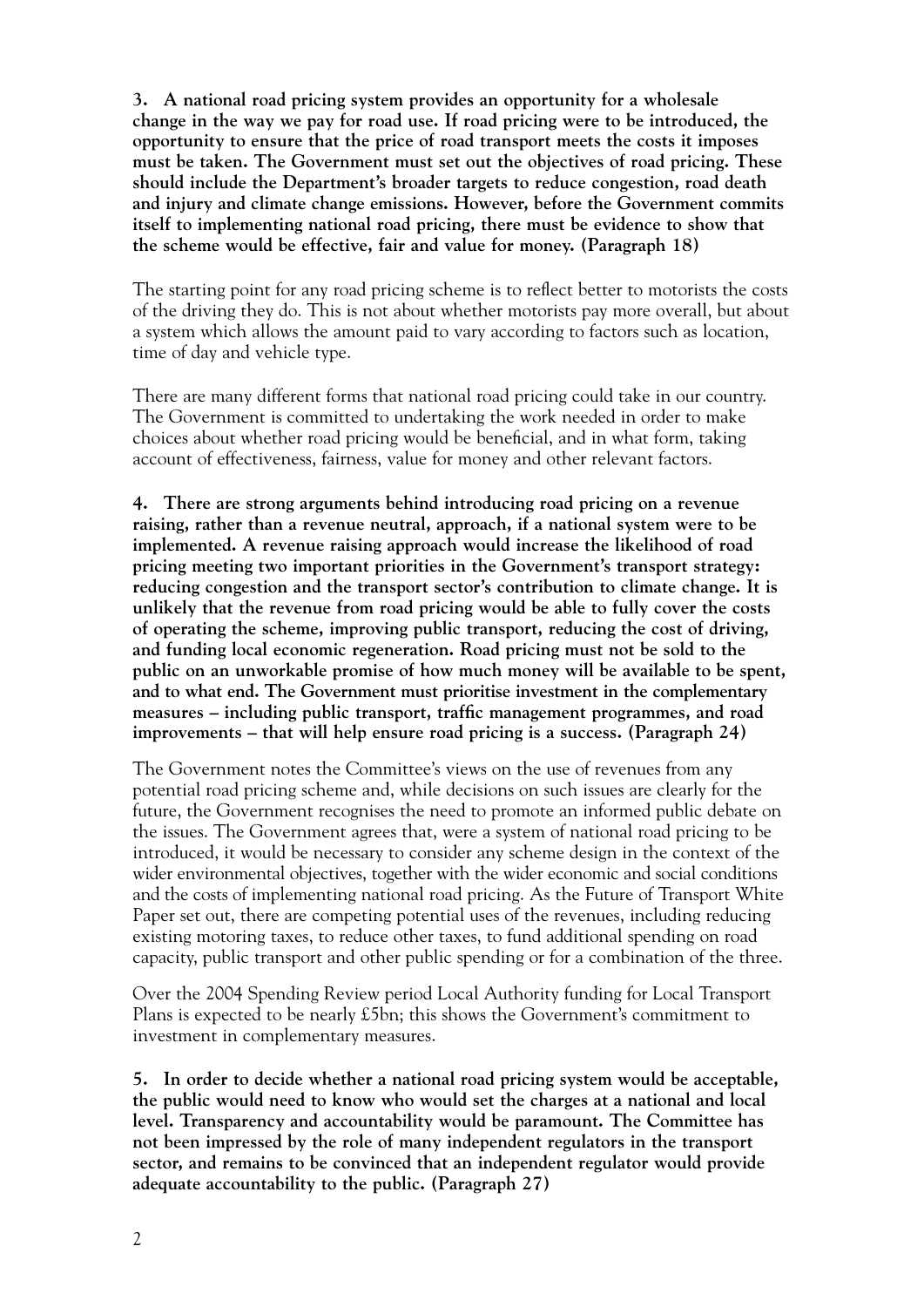The Government recognises that the question of who should set the charges of a national road pricing scheme is an important factor in the public acceptability of a scheme. Price variations would need to reflect local circumstances, and the Road Pricing Feasibility Study considered that local authorities responsible for the relevant road network would need to be involved in setting the prices. In addition, the Government recognises the need to ensure that prices are understood by road users, and that there are arguments in favour of a national framework within which prices would be set.

**6. The Government should undertake detailed research on the potential impacts of road pricing on both rural and urban locations. Road pricing must not undermine efforts to deliver urban regeneration, or threaten the character of the countryside. If road pricing inadvertently promoted dispersal of land use and economic activity this could work directly against the traffic demand management intentions of the policy. Complementary planning restrictions should be introduced if national road pricing is implemented. (Paragraph 29)** 

The Government recognises that transport developments have historically been an important determinant of land use patterns and have affected individuals' long-term behavioural choices. Road pricing is also likely to influence decisions. The issues are complex and difficult to analyse, and the possible impacts vary with the form of road pricing being considered. The Government recognises the importance of this issue and will take forward work in these areas.

#### **Other ways to tackle congestion**

**7. The Government has stated that it is not possible to build our way out of congestion and at the same time it says that some new road capacity is necessary. It needs to set out its view on the level of new capacity needed, where it is needed and why it is needed, far more clearly. A national road pricing system could significantly alter travel behaviour. The Government needs to reconcile its long term road improvement programme with its policy on demand management and traffic management. The three approaches must not be considered in isolation. (Paragraph 38)** 

Work carried out for the Multi-Modal Studies, completed in July 2003, demonstrated that some increase in capacity on sections of the strategic road network is needed to tackle existing congestion problems and to cater for future traffic growth, whether or not road pricing is introduced. The Department is satisfied that the road schemes included in the Targeted Programme of Improvements will provide appropriate increases in road capacity on sections of the network identified as facing significant problems of congestion and journey time variability.

Motorway widening schemes, such as those on the M25 and the M1, are being taken forward in parallel with detailed assessment by the Highways Agency of Integral Demand Management measures such as ramp metering at motorway junctions and High Occupancy Vehicle lanes with the aim of 'locking in' the benefits of the extra capacity. The Department is satisfied that there are clear and satisfactory linkages between the programme of improvements to the road network and the policies which are being taken forward on the management of demand and traffic management.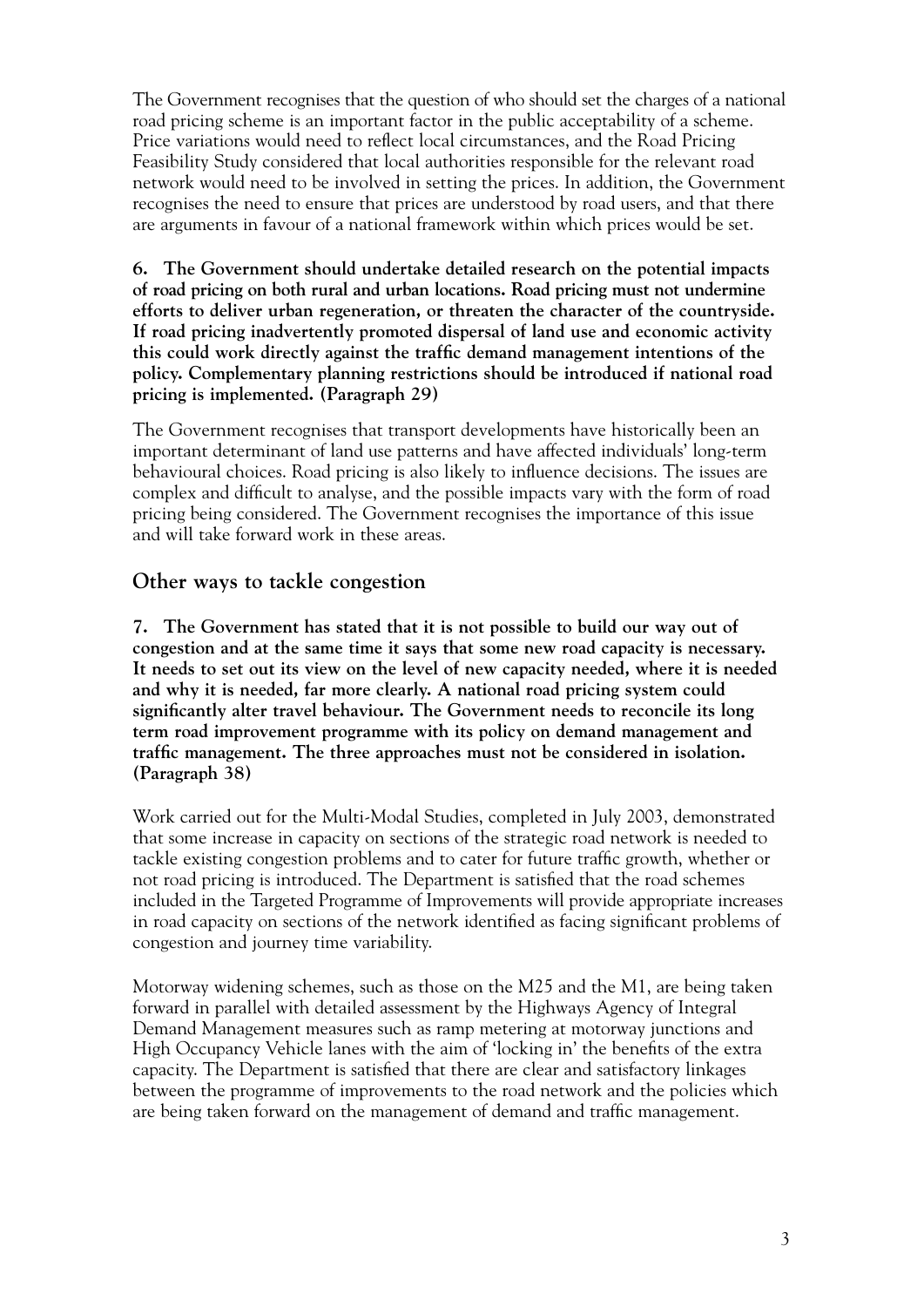Until decisions are taken about whether a national road pricing scheme is desirable, and in what form, it is difficult to factor possible impacts into decisions about new road capacity.

**8. The Department for Transport's own research has shown that 'soft' factors, such as travel planning, proper cycle facilities, marketing of public transport, teleworking and the like, could have significant impacts on travel behaviour and congestion. The impact of 'soft' factors could be greatly enhanced by complementary demand management policies such as road pricing. Similarly, road pricing itself can be made more palatable and attractive by using these 'soft' policies to support it. During the period when pricing is awaited, interim tools including both 'soft' measures and 'hard' ones such as parking control, speed management and efficient allocation of road capacity, should be implemented widely and without delay. (Paragraph 41)**

In July 2004, the final report of a major research project commissioned by the Department for Transport was published – 'Smarter Choices – Changing the Way We Travel'. This concluded that providing smarter choices were implemented within a supportive policy context, they could be sufficiently effective in facilitating choices to reduce car use and offered sufficiently good value for money.

In December 2004, the Department issued guidance to local authorities on preparing their new local transport plans which are due to come into effect in April 2006. This urged local authorities to include smarter choices in their transport strategies. To assist local authorities with this, the Department issued a summary document of the smarter choices research – 'Making Smarter Choices Work'. This recommended that for greatest effect, a smarter choices programme should be combined with 'hard' traffic restraint measures.

# **A phased approach to road pricing**

**9. The Department for Transport ought to set out an indicative timetable showing the incremental steps that would need to be taken in order to implement a system of national road pricing. Further research is needed into how to make the transition from several localised charging schemes to a national road pricing system. (Paragraph 43)** 

As the Secretary of State for Transport made clear in a Statement to the House of Commons on 5 July, in line with its Manifesto commitment, the Government is undertaking the further work required to make decisions about whether national road pricing is desirable, and in what form.

The Government has made clear its view that it would not be feasible to introduce a national road pricing scheme in one go. Our work will consider how the transition from localised charging systems to a potential national road pricing scheme could happen.

If a decision is made to implement a national road pricing scheme, appropriate milestones will be set.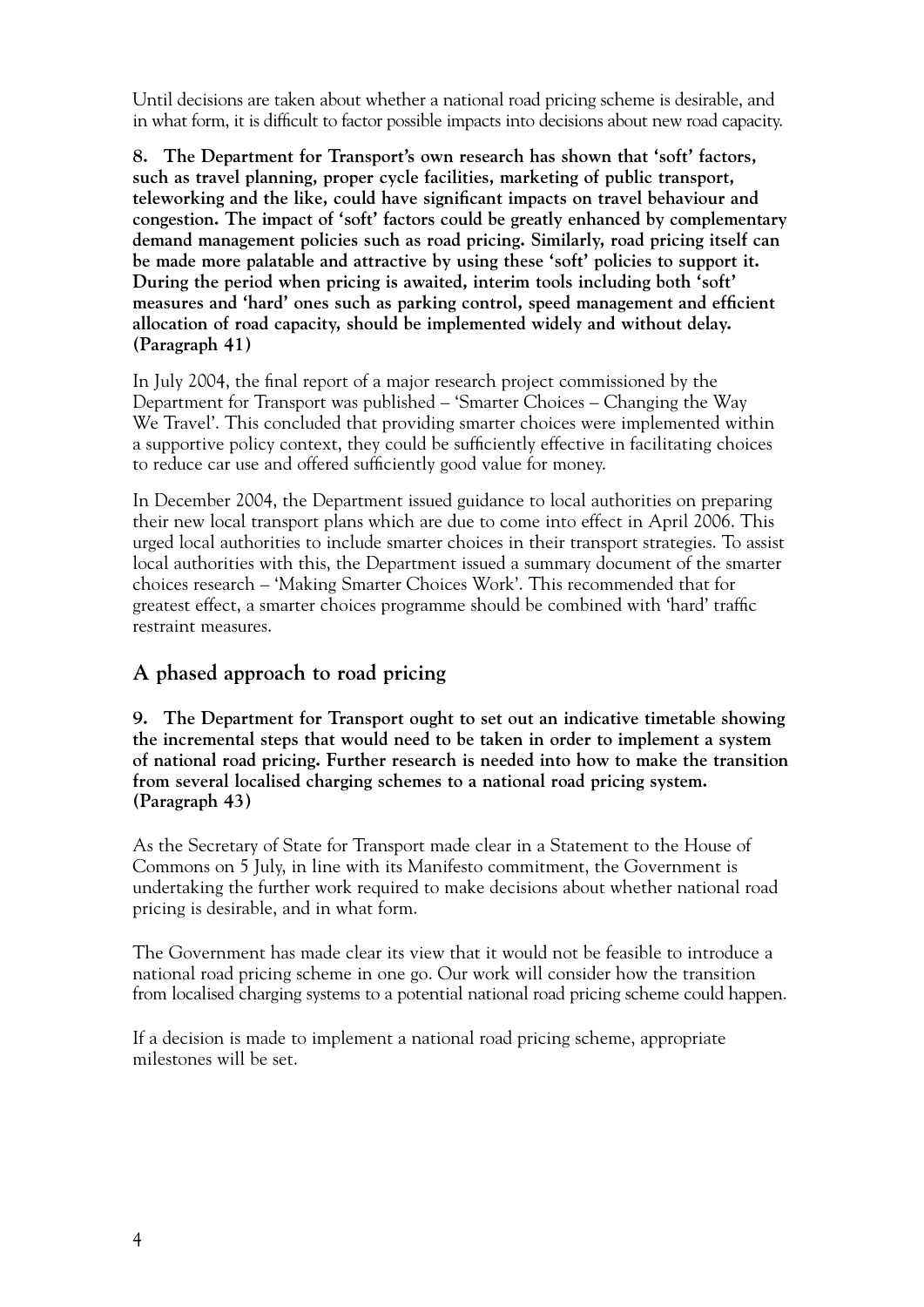**10. Implementing road pricing would require strong commitment and direction. We note such leadership and commitment were shown by the Mayor of London in introducing the country's first congestion charging scheme. This commitment was key to the successful implementation of the London scheme. We expect equally strong commitment to be shown by both national and local Government in tackling congestion and implementing measures which are shown to be effective. (Paragraph 47)** 

The Committee is correct in saying that the Mayor showed leadership and commitment in introducing the London Congestion Charge scheme. The scheme is also an example of a technically challenging project introduced on time and on budget.

The Government has laid down a legislative framework to allow local transport authorities to undertake charging in furtherance of the objectives of local transport plans, with the revenues from charging hypothecated to local transport improvements for at least the first ten years of a charging scheme, provided that schemes are initiated within ten years of the Transport Act 2000 or the Transport (Scotland) Act 2000. The Government has also made clear its willingness to work with the devolved administrations if a local authority – or group of authorities – in Scotland or Wales wanted to introduce a road pricing pilot project.

A national road pricing scheme would require sustained effort, over a number of years, by different tiers of Government and other stakeholders.

**11. Although local urban congestion charging schemes are seen by many, including the Department for Transport, as a useful step towards a national scheme, as well as an effective tool for tackling congestion in the short term, local authorities have serious reservations. Given the Government's views about the desirability of local schemes, it is sensible of it to encourage local authorities through providing the necessary resources, powers and guidance. Ultimately however, it must be up to the judgement of local authorities themselves to decide whether a charging scheme is the best way to tackle their current and future traffic congestion problems. Local authorities should not be penalised if they decide not to introduce such schemes. Effective public transport services are a good in their own right, and should be promoted irrespective of whether a charging scheme is implemented. (Paragraph 56)** 

The Government recognises the need to offer encouragement to local authorities planning to introduce schemes to tackle congestion. 'The Future of Transport' set out our intention to establish a Transport Innovation Fund to help local authorities develop and deploy smarter, innovative, local and regional transport strategies.

The Secretary of State for Transport announced in a Statement to the House of Commons on 5 July that the Fund will:

- support the costs of smarter, innovative local transport packages that combine demand management measures such as road pricing with modal shift, and better bus services;
- support innovative mechanisms which raise new funds;
- support the funding of regional, inter-regional and local schemes that are beneficial to national productivity.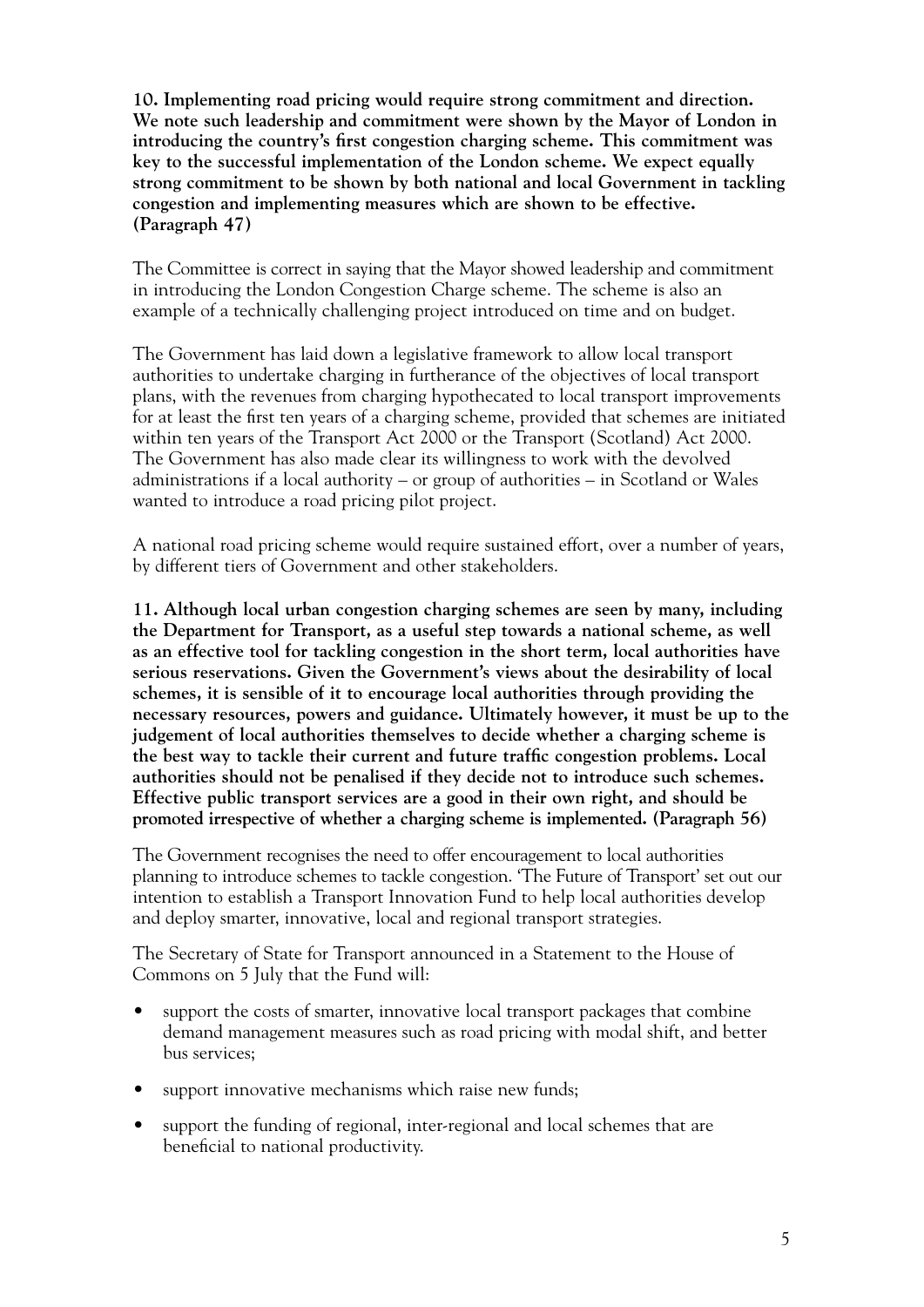Local authorities have now been invited to come forward with innovative solutions to tackle congestion problems in their area, and such schemes could have real benefits for local people. The Government hopes to identify partner authorities willing to work up pilot proposals for next year.

The Transport Innovation Fund is forecast to grow from £290 million in 2008/9 to some £2.5 billion by 2014/15;

Within that, the Government has set aside £18m between 2005/6 and 2007/8 to support preliminary scheme development by local authorities, and is committed to ensuring that up to £200m per year is available to support such local pilots. If more strong schemes emerge, more can be made available. Guidelines for bidding for this development work were published on 5 July.

**12. We are pleased the Government intends to agree standards for local congestion charging schemes. Local and regional authorities must be involved in determining design and charges, but an overriding national framework would provide consistency for the user, as well as lowering the costs of implementation for the local authority. (Paragraph 62)** 

The Government recognises the need for charging systems to be interoperable where practicable, and notes the arguments in favour of a national framework within which local schemes would operate. The Government's DIRECTS project (Demonstration of Interoperable Road-user End to end Charging and Telematics Systems) is developing specifications for interoperable road charging systems. The results are expected at the beginning of next year.

**13. The Government has stated its intention to 'lock in' the benefits of extra capacity where this is provided, using demand management measures. The Government must now put this commitment into practice by introducing demand management measures on the road improvements and widenings that it has approved. Delaying implementation of this policy commitment will mean that expensive road capacity improvements are quickly overwhelmed by the ever-growing levels of traffic. (Paragraph 67)** 

The Government realises the importance of 'locking in' the benefits of extra capacity. For this reason it is conducting a High Occupancy Vehicle (HOV) Pilot Scheme on the M1 between Junctions 7 and 10. The scheme will be the first trial of a HOV lane on a motorway in England. Work is planned to widen the motorway here from dual three lanes to dual four lanes, starting in Autumn 2005. The car-sharing lane, planned to be operational by 2008, will operate at peak times to help minimise delay and congestion for road users. If the pilot scheme proves successful, the Government will consider extending the car-sharing lane as far as Junction 13 when that section of the motorway is widened. Other measures, such as ramp metering, are also being considered.

**14. Road safety is an important consideration that must be integral to the design of road pricing schemes. Charging on the inter-urban network should not be implemented unless measures have been taken to prevent the diversion of traffic onto less suitable routes. The potential for a 'corridor approach' to trunk road pricing should be investigated. (Paragraph 71)**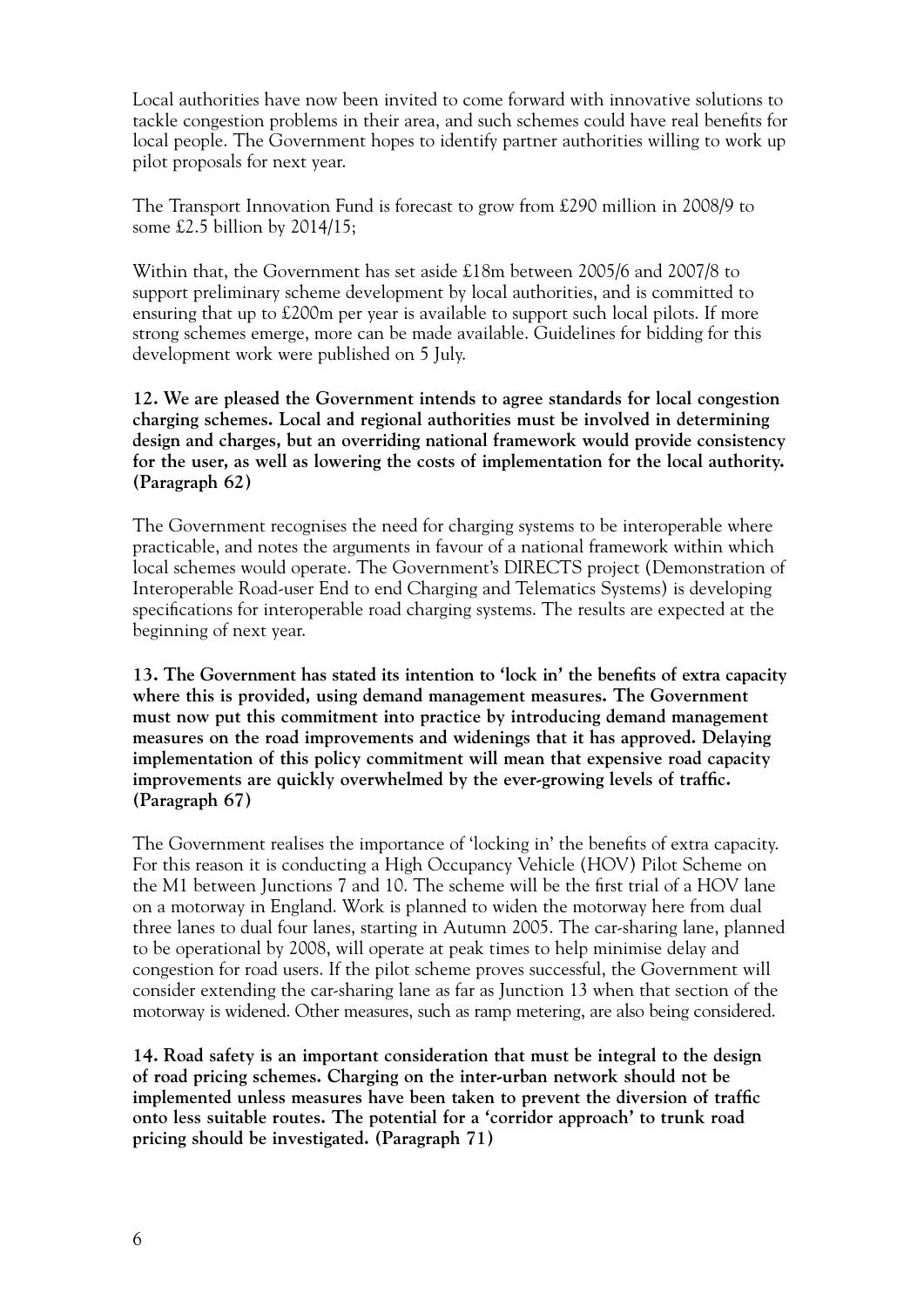The Government agrees that the issue of potential diversion is important. The Highways Agency always considers potential traffic diversion from motorways and trunk roads onto local roads with regards to any new scheme. Any potential road pricing scheme on the strategic network would need to include consideration of possible diversion impacts and how they might be mitigated.

**15. The Government cannot expect local authorities to implement charging schemes, while it refuses to test the potential of road pricing on the strategic road network for which it is responsible. The Secretary of State has told us that he would not introduce charges on roads that have not changed; but if charges were introduced on congested roads, the motorist should gain from a smoother, more reliable journey. The Government must re-think its policy on charging for interurban strategic roads, and take responsibility for introducing measures on the congested roads under its control. (Paragraph 74)** 

The Government considers that the case for introducing charging schemes on sections of the inter-urban network which have not been improved has not been made. Potential diversion, as noted above, is a key issue. Much congestion on the strategic network is related closely to congestion in urban areas. The Government is prepared to consider charging on the strategic network where that charging is ancillary to a scheme to tackle related urban congestion.

**16. Congestion is already acute in many urban areas and on many inter-urban trunk roads and motorways in the UK. We cannot afford to wait 10 to 15 years for the technology for a national system to arrive before testing the effectiveness of road pricing. Although there are limitations to the existing systems, technology should not be used as an excuse for inactivity. London has shown that technological limitations are not a show stopper. (Paragraph 80)** 

The Government recognises that congestion is an issue in many towns and cities, and that, as the White Paper *The Future of Transport* set out, the Government is committed to work alongside forward looking authorities and areas to help them put in place packages of measures which tackle local congestion problems. Resources from the Transport Innovation Fund will be available to support packages which combine road pricing, modal shift, and better bus services.

### **The M6 Toll**

**17. Early indications are that traffic flows on the M6 have improved following the opening of the M6 Toll and the journey time savings and increased reliability are impressive. However, the result on other roads in the conurbation is more mixed and we note that the overall traffic level in the M6 corridor has increased. The impacts of a new tolled motorway will extend to economic, land use, environmental and safety effects. It is essential that all these impacts are fully understood by the Department for Transport before other projects of this sort are undertaken. We are concerned that evaluation to date has been limited to traffic flows, with no systematic attempt by the Government to assess the economic and safety impacts of the new road. (Paragraph 90)**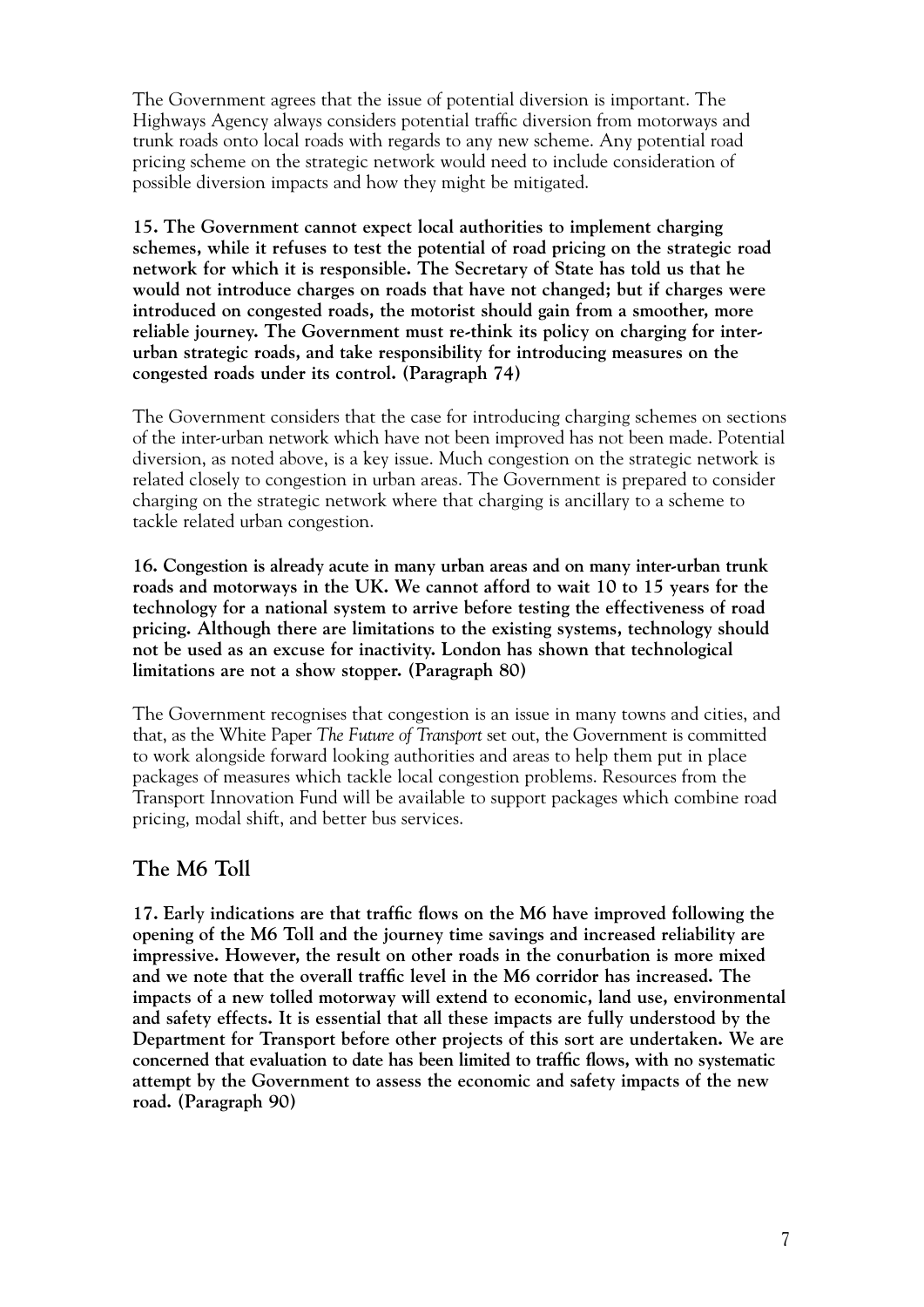A multi-agency steering group looking at the impact of the M6 Toll have commissioned a '12 months after study'. An executive summary setting out traffic and safety information is due to be published in late July. This will cover traffic flows and journey times on the M6 Toll as well as safety issues for the M6 Toll and the wider area network. The group has also commissioned a report looking at the environmental impacts of the new motorway; this is expected to be released in the Autumn. Land use and regeneration have longer term effects and thus will be the subject of a longer term study.

**18. The ability of the Government to control transport policy across the national road network must not be compromised. We are concerned that almost total control was handed to the private operator of the M6 Toll, Midland Expressway Limited. This is a risky strategy and there is no guarantee it will work in the public interest. If the Government decides to pursue further private toll roads, we would urge that the transfer of power and barriers to proper scrutiny, evident in the case of the M6 Toll road, are not repeated. (Paragraph 96)** 

The M6 Toll concession agreement was signed in February 1992. The agreement is over 10 years old and was an early attempt to use private finance for roads. Were further tolled roads to be constructed, the Government would want to consider carefully how best to structure the contractual arrangements with any concessionaire.

There is a balance to be struck between maintaining controls over toll levels and the commercial viability of a toll road scheme and the extent of risk transfer to the private sector. This balance would need to be considered in the circumstances of any particular project.

**19. We are concerned that early data from the M6 Toll road are being used to justify the consideration of a second tolled motorway north of Birmingham to Manchester. The data available cover only the first three months of analysis and were considered unreliable by the regional engineers and planning officers, since major road works were being undertaken in the M6 corridor during this period. The Department must wait for a proper assessment of the full and long-term impacts before deciding whether to move ahead with more private tolled motorways. (Paragraph 98)** 

The Department accepts that the evidence from the first three months of operation of the M6 Toll should be regarded as indicative only and further traffic assessment reports are planned.

**20. By the Department for Transport's own admission, the M6 Expressway proposal is no more than a concept in the consultation document, and as such, commenting on the proposal in any detail is problematic. The Department must provide more detailed information in its consultation documents in the future if it expects the public to submit meaningful comments. (Paragraph 105)** 

The Government agrees that before any decisions about whether to proceed with an Expressway are taken there is a need to provide more detailed information and to assess the full range of potential social, economic and environmental impacts of the Expressway, and the scope for minimising any adverse impacts, as well as maximising the benefits.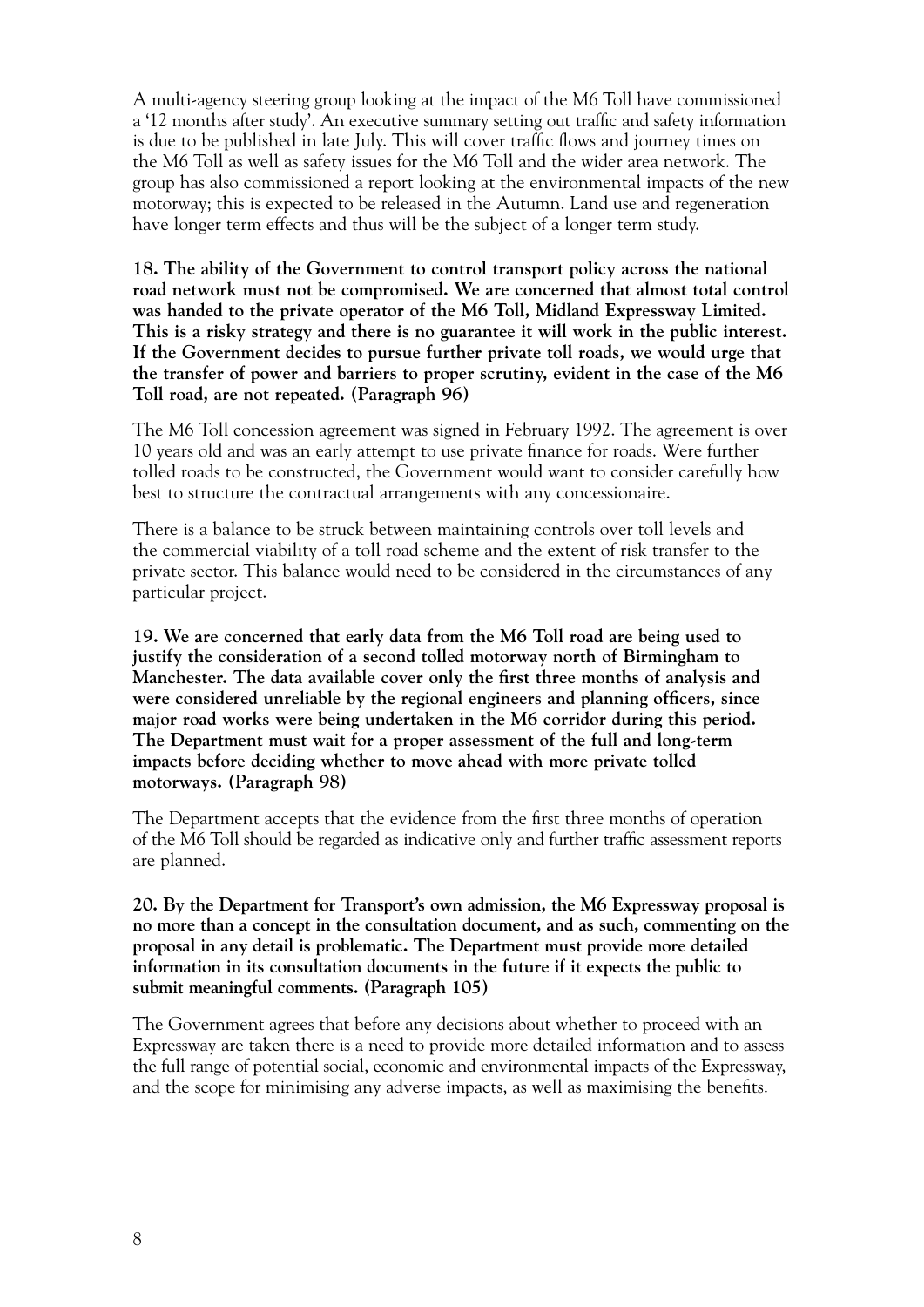The M6 is in an important transport artery linking the Midlands and the North West. An investment of £7.6bn has been made to upgrade the west coast main line, part of which runs through this artery. However, the Government has accepted the need for more road capacity, as shown by the midlands to Manchester multi-modal study.

The Minister of State for Transport announced in a Written Statement on 19 July that while there is no consensus in favour of the Expressway proposition, the option is no more than an outline at this stage. Having considered the views expressed in the consultation, the Government has decided that more evidence on the widening and Expressway propositions is needed before a decision on a preferred option can be taken.

Ministers have therefore asked the Highways Agency to carry out detailed development work on the Expressway and a feasibility study to compare the impacts of the costs and benefits of the Expressway against those of widening. Both Expressway and widening options will be worked up in parallel. The next stage is a decision on which option to take to public inquiry, following further consultation on the options. Ministers have asked the Highways Agency to provide further advice with a view to taking that decision next year. Whichever option is chosen, the financial, economic and environmental appraisal work to be carried out over the coming year will be required before we can publish draft orders setting out our proposals. The Highways Agency will consult and work with local stakeholders and the statutory environmental agencies during the detailed development work.

The work on widening will examine the technological and physical practicalities of locking in the benefits of that additional capacity. This will involve considering a number of measures, which could be used individually or in combination, such as: access management; segregated lanes for priority traffic; speed controls; and pricing on the new capacity.

The Expressway would take around a year longer to bring to public inquiry than the widening proposal, because of the need to appoint a concessionaire. This additional time would be made up during construction, because the Expressway would be built alongside the existing motorway. In contrast, widening the existing motorway would involve extensive traffic management during construction, which would lengthen the construction timescales by about a year. Our current best estimate is that work on the widening scheme could start on the ground in 2011 with the scheme opening to traffic in 2016; and that work on the Expressway could start on the ground in 2012 with the scheme opening to traffic in 2016.

### **The Lorry Road User Charge**

**21. While we support the objectives of the Lorry Road User Charge, we have concerns over the type of system being pursued. The cost effectiveness of the scheme will not be known until the technological solution is determined. Ultimately the sums may not stack up. The Government should be wary of committing itself to implementation of a potentially very expensive and overly-sophisticated system. Ideally the Lorry Road User Charge contracts the Government signs at the end of this year should take into account the possibility of a national road pricing system and the need for flexibility to meet changing policy objectives. We will monitor closely the progress of procurement, cost benefit analysis, pilot operation, and implementation of the Lorry Road User Charge. (Paragraph 116)**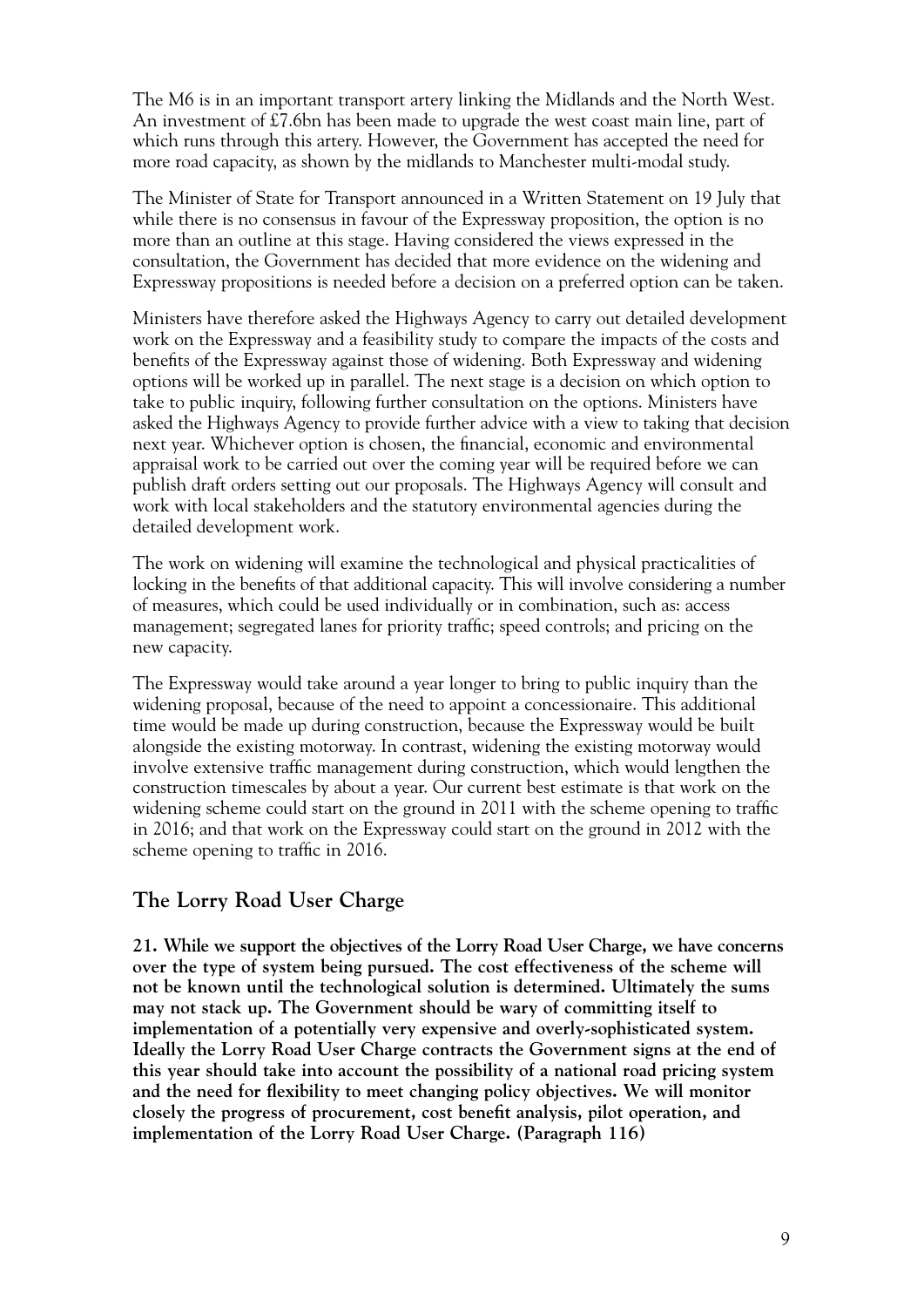The Government notes the issues the Committee raises.

The Secretary of State for Transport announced in a Statement to the House of Commons on 5 July that distance-based charging of lorries will be taken forward as part of the wider work on national road pricing, to work towards a single, costeffective and comprehensive system. The procurement for Lorry Road User Charging (LRUC) will therefore not now be taken forward. The work undertaken to develop LRUC has however confirmed that national distance-based charging has the potential to offer a workable and practical way forward. The Government will continue to work with the road haulage industry and ensure that we carry the full experience gained from the project into the wider work to develop a national road pricing system for cars and lorries, reflecting the concerns of road haulage operators.

> Printed in the UK by The Stationery Office Limited on behalf of the Controller of Her Majesty's Stationery Office ID 181105 07/05

Printed on paper comprising 75% post consumer waste and 25% ECF pulp.